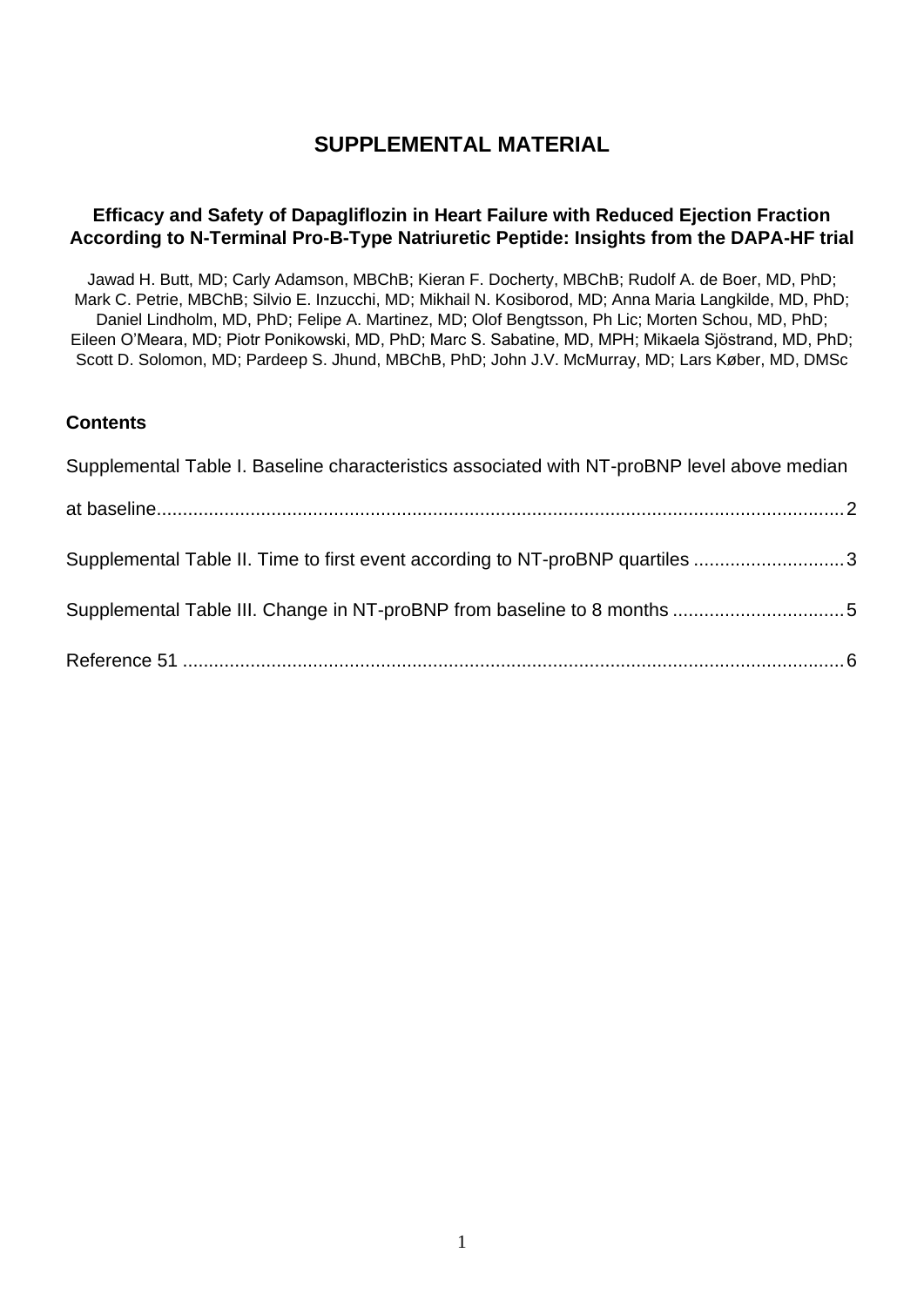# <span id="page-1-0"></span>**Supplemental Table I. Baseline characteristics associated with NT-proBNP level above median at baseline**

|                                                | Odds ratio          |  |
|------------------------------------------------|---------------------|--|
|                                                | (95% CI)            |  |
| Age (per 10-year increase)                     | 1.13 (1.04-1.22)    |  |
| Sex                                            |                     |  |
| Male                                           | Reference           |  |
| Female                                         | 1.07 (0.92-1.26)    |  |
| Race                                           |                     |  |
| White                                          | Reference           |  |
| Asian                                          | $0.73(0.30-1.80)$   |  |
| <b>Black</b>                                   | 1.43 (1.02-1.99)    |  |
| Other                                          | $0.97(0.56 - 1.68)$ |  |
| Geographic region                              |                     |  |
| North America                                  | Reference           |  |
| South America                                  | 1.52 (1.20-1.92)    |  |
| Europe                                         | 1.35 (1.10-1.67)    |  |
| Asia/Pacific                                   | 1.47 (0.60-3.61)    |  |
| Systolic blood pressure (per 10 mmHg increase) | $0.97(0.93 - 1.01)$ |  |
| Heart rate (per 10 bpm increase)               | 1.21 (1.14-1.29)    |  |
| BMI (per 5-unit increase)                      | $0.75(0.70-0.80)$   |  |
| Glycated hemoglobin (per 1% increase)          | $0.99(0.93-1.05)$   |  |
| eGFR (per 10-unit increase)                    | $0.82(0.78-0.85)$   |  |
| Main cause of HF                               |                     |  |
| Ischemic                                       | Reference           |  |
| Non-ischemic                                   | 1.06 (0.88-1.28)    |  |
| Unknown                                        | $0.90(0.69 - 1.17)$ |  |
| LVEF (per 5% increase)                         | $0.79(0.75-0.83)$   |  |
| <b>NYHA class</b>                              |                     |  |
| $\mathbf{H}$                                   | Reference           |  |
| III/IV                                         | 1.26 (1.09-1.46)    |  |
| KCCQ-TSS (per 5-point increase)                | $0.94(0.93 - 0.96)$ |  |
| Hypertension                                   | $0.99(0.84 - 1.17)$ |  |
| Type 2 diabetes (medical history)              | 1.14 (0.96-1.34)    |  |
| Atrial fibrillation (history of)               | 1.84 (1.60-2.12)    |  |
| Hospitalization for HF                         | 1.03 (0.91-1.17)    |  |
| Previous MI                                    | $0.85(0.71-1.00)$   |  |

*BMI, body mass index; eGFR, estimated glomerular filtration rate; HF, heart failure; KCCQ-TSS, Kansas City Cardiomyopathy Questionnaire total symptom score; MI, myocardial infarction; NYHA, New York Heart Association.*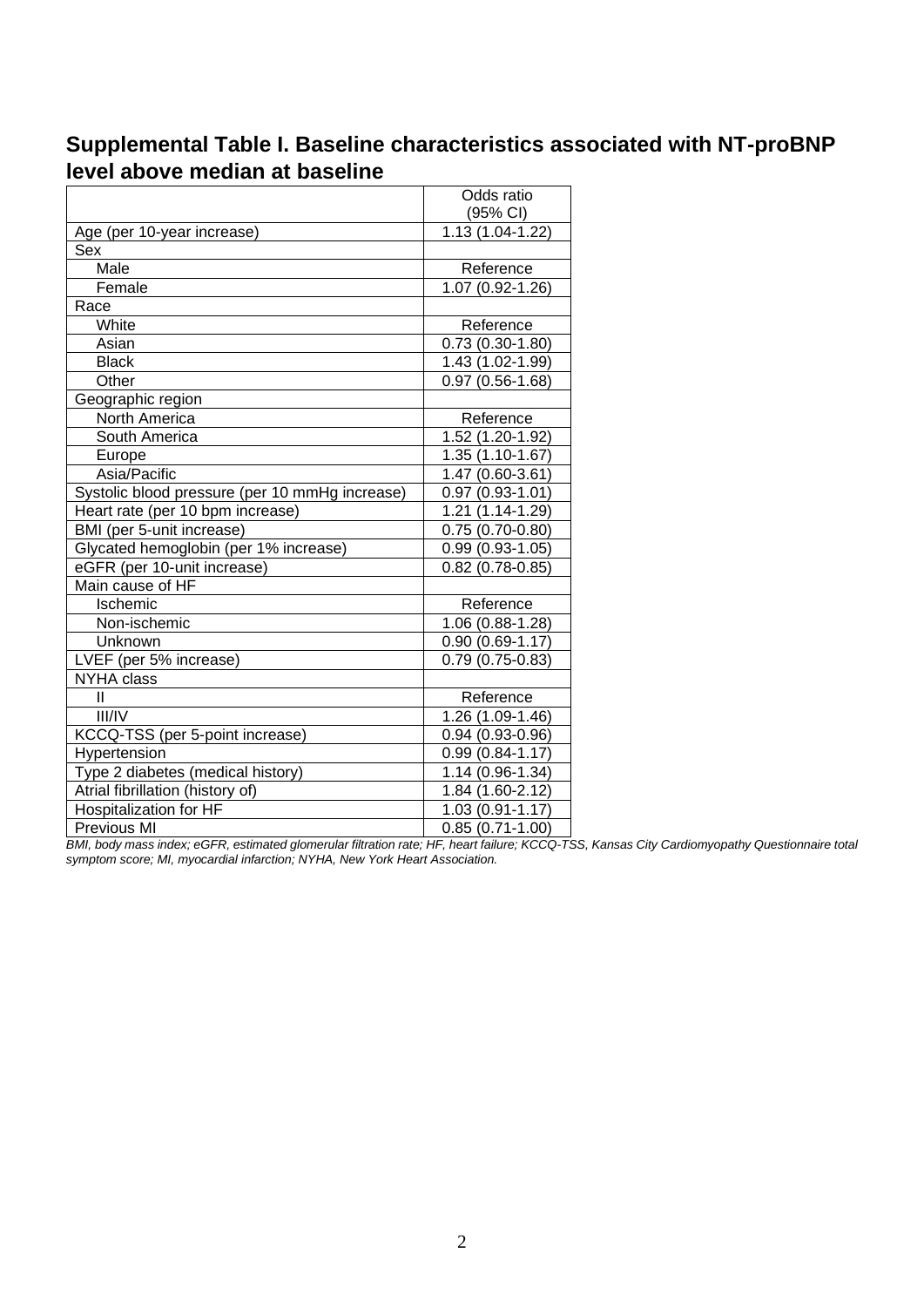## <span id="page-2-0"></span>**Supplemental Table II. Time to first event according to NT-proBNP quartiles**

|                                                                            | 857-1,437                 |                     | 1,438-2,650                   |                  |  |  |  |  |
|----------------------------------------------------------------------------|---------------------------|---------------------|-------------------------------|------------------|--|--|--|--|
|                                                                            | <857 pg/mL<br>$N = 1,187$ | pg/mL               | pg/mL                         | >2,650 pg/mL     |  |  |  |  |
|                                                                            |                           | $N=1,185$           | $N = 1,185$                   | $N = 1,185$      |  |  |  |  |
| Worsening HF event or cardiovascular death                                 |                           |                     |                               |                  |  |  |  |  |
| N(% )                                                                      | 89 (7.5)                  | 166 (14.0)          | 225 (19.0)                    | 408 (34.4)       |  |  |  |  |
| Event rate per 100 person-years (95% CI)                                   | $5.2(4.2-6.4)$            | $9.9(8.5-11.6)$     | 13.8 (12.1-15.7)              | 28.3 (25.7-31.2) |  |  |  |  |
| HR (95% CI)*                                                               | Reference                 | 1.90 (1.47-2.46)    | 2.63 (2.06-3.37)              | 5.30 (4.21-6.67) |  |  |  |  |
| HR (95% CI) <sup>+</sup>                                                   | Reference                 | 1.82 (1.40-2.36)    | 2.47 (1.92-3.18)              | 4.38 (3.43-5.58) |  |  |  |  |
| HR (95% CI) ‡                                                              | Reference                 | 1.82 (1.40-2.35)    | 2.48 (1.93-3.18)              | 4.39 (3.44-5.60) |  |  |  |  |
| HF hospitalization or cardiovascular death                                 |                           |                     |                               |                  |  |  |  |  |
| N(% )                                                                      | 85(7.2)                   | 165 (13.9)          | 223 (18.8)                    | 404 (34.1)       |  |  |  |  |
| Event rate per 100 person-years (95% CI)                                   | $4.9(4.0-6.1)$            | $9.9(8.5-11.5)$     | $\overline{13.6}$ (12.0-15.5) | 27.9 (25.3-30.8) |  |  |  |  |
| HR (95% CI)*                                                               | Reference                 | 1.98 (1.52-2.57)    | 2.74 (2.13-3.51)              | 5.48 (4.33-6.92) |  |  |  |  |
| HR (95% CI) <sup>+</sup>                                                   | Reference                 | 1.89 (1.45-2.47)    | $2.57(1.99-3.32)$             | 4.51 (3.52-5.77) |  |  |  |  |
| HR (95% CI) ‡                                                              | Reference                 | 1.89 (1.45-2.46)    | 2.57 (1.99-3.32)              | 4.51 (3.52-5.77) |  |  |  |  |
| HF hospitalization                                                         |                           |                     |                               |                  |  |  |  |  |
| N(% )                                                                      | 46 (3.9)                  | 94 (7.9)            | 158 (13.3)                    | 251 (21.2)       |  |  |  |  |
| Event rate per 100 person-years (95% CI)                                   | $2.7(2.0-3.6)$            | $5.6(4.6-6.9)$      | $9.7(8.3-11.3)$               | 17.3 (15.3-19.6) |  |  |  |  |
| HR (95% CI)*                                                               | Reference                 | 2.09 (1.47-2.97)    | $3.58(2.58-4.98)$             | 6.20 (4.52-8.49) |  |  |  |  |
| HR (95% CI) <sup>+</sup>                                                   | Reference                 | 1.94 (1.36-2.77)    | 3.23 (2.31-4.52)              | 4.86 (3.49-6.77) |  |  |  |  |
| HR (95% CI) ±                                                              | Reference                 | 1.93 (1.35-2.76)    | 3.22 (2.30-4.50)              | 4.88 (3.51-6.80) |  |  |  |  |
| HF hospitalization or urgent HF visit                                      |                           |                     |                               |                  |  |  |  |  |
| N(% )                                                                      | 50(4.2)                   | 95(8.0)             | 160 (13.5)                    | 258 (21.8)       |  |  |  |  |
| Event rate per 100 person-years (95% CI)                                   | $2.9(2.2-3.8)$            | $5.7(4.6-6.9)$      | $9.8(8.4-11.4)$               | 17.9 (15.9-20.2) |  |  |  |  |
| HR (95% CI)*                                                               | Reference                 | 1.94 (1.38-2.73)    | $3.33(2.43 - 4.58)$           | 5.88 (4.34-7.97) |  |  |  |  |
| HR (95% CI) <sup>+</sup>                                                   | Reference                 | 1.80 (1.28-2.55)    | $3.00(2.17 - 4.16)$           | 4.63 (3.36-6.38) |  |  |  |  |
| HR (95% CI) ‡                                                              | Reference                 | 1.80 (1.27-2.54)    | $3.00(2.16-4.15)$             | 4.67 (3.39-6.43) |  |  |  |  |
| Cardiovascular death                                                       |                           |                     |                               |                  |  |  |  |  |
| N(% )                                                                      | 46 (3.9)                  | 94 (7.9)            | 102(8.6)                      | 258 (21.8)       |  |  |  |  |
| Event rate per 100 person-years (95% CI)                                   | $2.6(2.0-3.5)$            | $5.4(4.4-6.6)$      | $5.9(4.8-7.1)$                | 16.1 (14.3-18.2) |  |  |  |  |
| HR (95% CI)*                                                               | Reference                 | 2.03 (1.42-2.88)    | 2.20 (1.55-3.11)              | 6.05 (4.42-8.28) |  |  |  |  |
| HR (95% CI) <sup>+</sup>                                                   | Reference                 | 1.95 (1.37-2.79)    | 2.09 (1.47-2.98)              | 4.92 (3.53-6.86) |  |  |  |  |
| HR (95% CI)‡                                                               | Reference                 | $1.96(1.37 - 2.80)$ | 2.08 (1.46-2.97)              | 4.85 (3.48-6.77) |  |  |  |  |
| All-cause death                                                            |                           |                     |                               |                  |  |  |  |  |
| N(% )                                                                      | 58 (4.9)                  | 117 (9.9)           | 126 (10.6)                    | 304 (25.7)       |  |  |  |  |
| Event rate per 100 person-years (95% CI)                                   | $3.3(2.6-4.3)$            | $6.7(5.6-8.0)$      | $7.2(6.1-8.6)$                | 19.0 (17.0-21.3) |  |  |  |  |
| HR (95% CI)*                                                               | Reference                 | 2.00 (1.46-2.74)    | 2.15 (1.58-2.94)              | 5.67 (4.28-7.51) |  |  |  |  |
| HR (95% CI) <sup>+</sup>                                                   | Reference                 | 1.94 (1.41-2.66)    | 2.06 (1.50-2.83)              | 4.82 (3.58-6.50) |  |  |  |  |
| HR (95% CI) ‡                                                              | Reference                 | 1.95 (1.42-2.68)    | 2.05 (1.49-2.82)              | 4.77 (3.54-6.44) |  |  |  |  |
| Total number of hospitalizations for heart failure or cardiovascular death |                           |                     |                               |                  |  |  |  |  |
| N                                                                          | 107                       | 233                 | 325                           | 644              |  |  |  |  |
| RR (95% CI)*                                                               | Reference                 | 2.17 (1.63-2.89)    | 3.03 (2.31-3.97)              | 6.36 (4.93-8.20) |  |  |  |  |
| RR (95% CI) <sup>+</sup>                                                   | Reference                 | 2.03 (1.51-2.72)    | 2.74 (2.08-3.61)              | 4.97 (3.81-6.48) |  |  |  |  |
| RR (95% CI) ‡                                                              | Reference                 | 2.03 (1.52-2.71)    | 2.73 (2.07-3.59)              | 4.99 (3.83-6.50) |  |  |  |  |

*\*Adjusted for a history of HF hospitalization (apart from all cause death), randomized treatment and stratified by diabetes status*

*†Adjusted for a history of HF hospitalization, randomized treatment, age, sex, heart rate, systolic blood pressure, body mass index, HF etiology, left ventricular ejection fraction, NYHA functional class, atrial fibrillation and estimated glomerular filtration rate, and stratified by diabetes status.*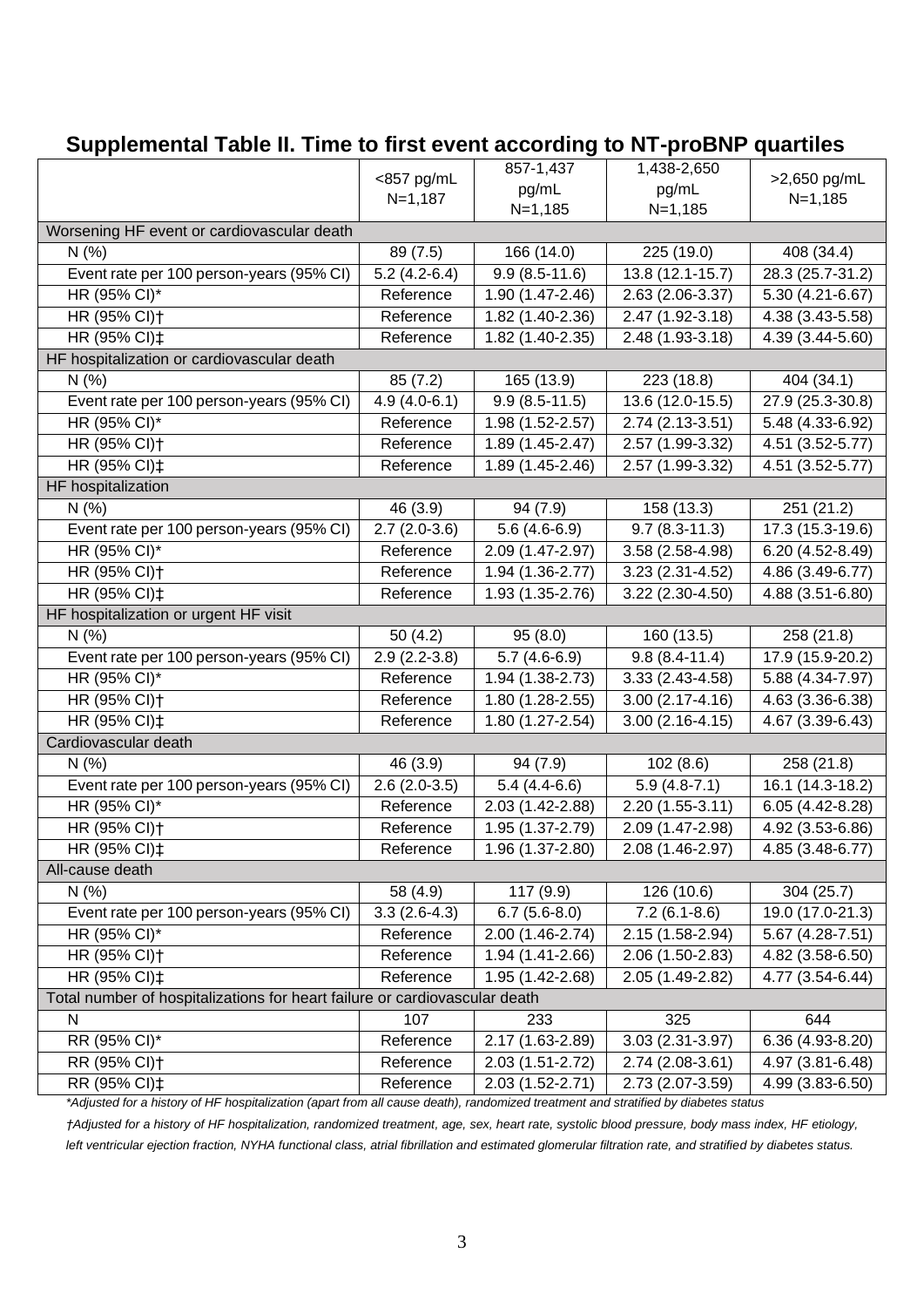*‡Adjusted for a history of HF hospitalization, randomized treatment, age, sex, heart rate, systolic blood pressure, body mass index, HF etiology, left ventricular ejection fraction, NYHA functional class, atrial fibrillation, estimated glomerular filtration rate, and medical therapy (angiotensinconverting enzyme inhibitor/angiotensin receptor blocker/angiotensin receptor neprilysin inhibitor, beta-blocker, mineralocorticoid receptor antagonist, diuretic, digoxin, oral anticoagulant, antiplatelet, statin, and cardiac resynchronization therapy), and stratified by diabetes status.*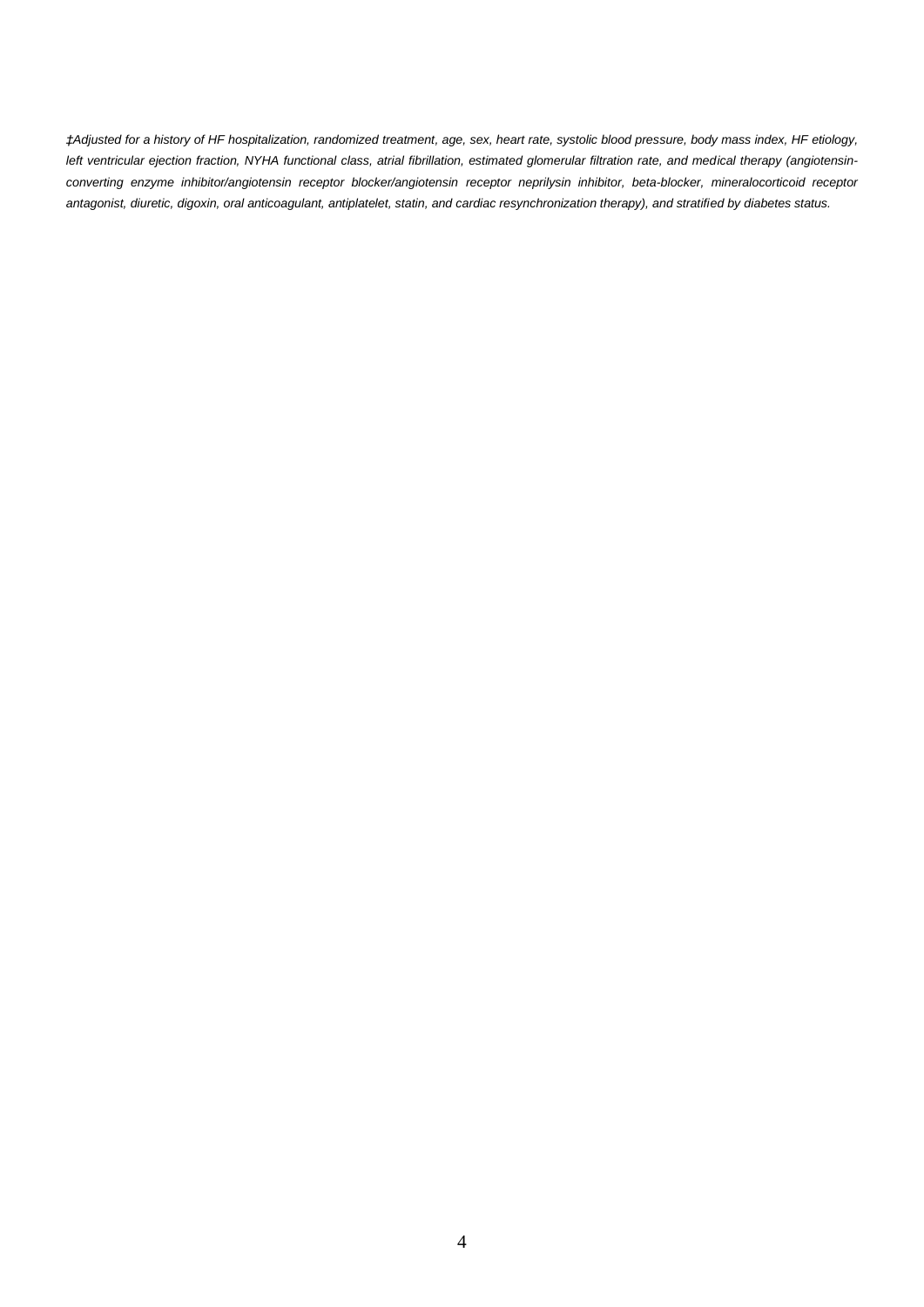# **Supplemental Table III. Change in NT-proBNP from baseline to 8 months**

|                                      | Main model                                                     |                                                         | Additional adjustment for change in eGFR                       |                                                         |                                                                   | Additional adjustment for baseline eGFR                 |
|--------------------------------------|----------------------------------------------------------------|---------------------------------------------------------|----------------------------------------------------------------|---------------------------------------------------------|-------------------------------------------------------------------|---------------------------------------------------------|
|                                      |                                                                |                                                         |                                                                |                                                         |                                                                   | and change in eGFR                                      |
|                                      | Mean treatment<br>difference at 8 months<br>$(95% \text{ Cl})$ | Ratio:<br>Dapagliflozin/placebo<br>at 8 months (95% CI) | Mean treatment<br>difference at 8 months<br>$(95% \text{ Cl})$ | Ratio:<br>Dapagliflozin/placebo<br>at 8 months (95% CI) | Mean treatment<br>difference at 8<br>months<br>$(95% \text{ Cl})$ | Ratio:<br>Dapagliflozin/placebo<br>at 8 months (95% CI) |
| All patients (N=4,222)               | $-303$ ( $-457, -150$ )                                        | $0.92(0.88 - 0.96)$                                     | $-302$ ( $-449$ , $-155$ )                                     | $0.92(0.88 - 0.96)$                                     | $-305$ $(-451, -159)$                                             | $0.92(0.88 - 0.96)$                                     |
| NT-proBNP quartile 1 ( $N = 1,100$ ) | $-82$ ( $-170, 7$ )                                            | $0.94(0.86 - 1.02)$                                     | $-53$ ( $-131$ , 25)                                           | $0.95(0.88 - 1.04)$                                     | $-51$ ( $-129, 27$ )                                              | $0.96(0.88 - 1.04)$                                     |
| NT-proBNP quartile 2 (N=1,086)       | $-232$ ( $-357, -107$ )                                        | $0.94(0.87 - 1.01)$                                     | $-246$ ( $-371$ , $-121$ )                                     | $0.93(0.86 - 1.00)$                                     | $-251$ ( $-375, -126$ )                                           | $0.92(0.86 - 1.00)$                                     |
| NT-proBNP quartile 3 (N=1,064)       | $-536$ ( $-836$ , $-237$ )                                     | $0.85(0.78 - 0.92)$                                     | $-543$ ( $-842$ , $-244$ )                                     | $0.85(0.78 - 0.92)$                                     | $-563$ ( $-862$ , $-265$ )                                        | $0.84(0.77 - 0.91)$                                     |
| NT-proBNP quartile 4 (N=972)         | $-395$ ( $-945$ , $154$ )                                      | $0.96(0.86 - 1.07)$                                     | $-361$ $(-879, 157)$                                           | $0.94(0.85 - 1.05)$                                     | $-318$ $(-831, 196)$                                              | $0.96(0.86 - 1.07)$                                     |

*Of the 4,742 patients with an available baseline NT-proBNP measurement, 4,222 patients had NT-proBNP measured at 8 months (225 missing NT-proBNP due to death, 295 missing for* 

reasons other than death). The proportions of patients with missing NT-proBNP at 8 months for reasons other than death were similar in the dapagliflozin and placebo groups at 8 months *(6.0% vs 7.1%, respectively).*

<span id="page-4-0"></span>*CI, confidence interval; eGFR, estimated glomerular filtration rate; NT-proBNP, N-terminal pro-B-type natriuretic peptide.*